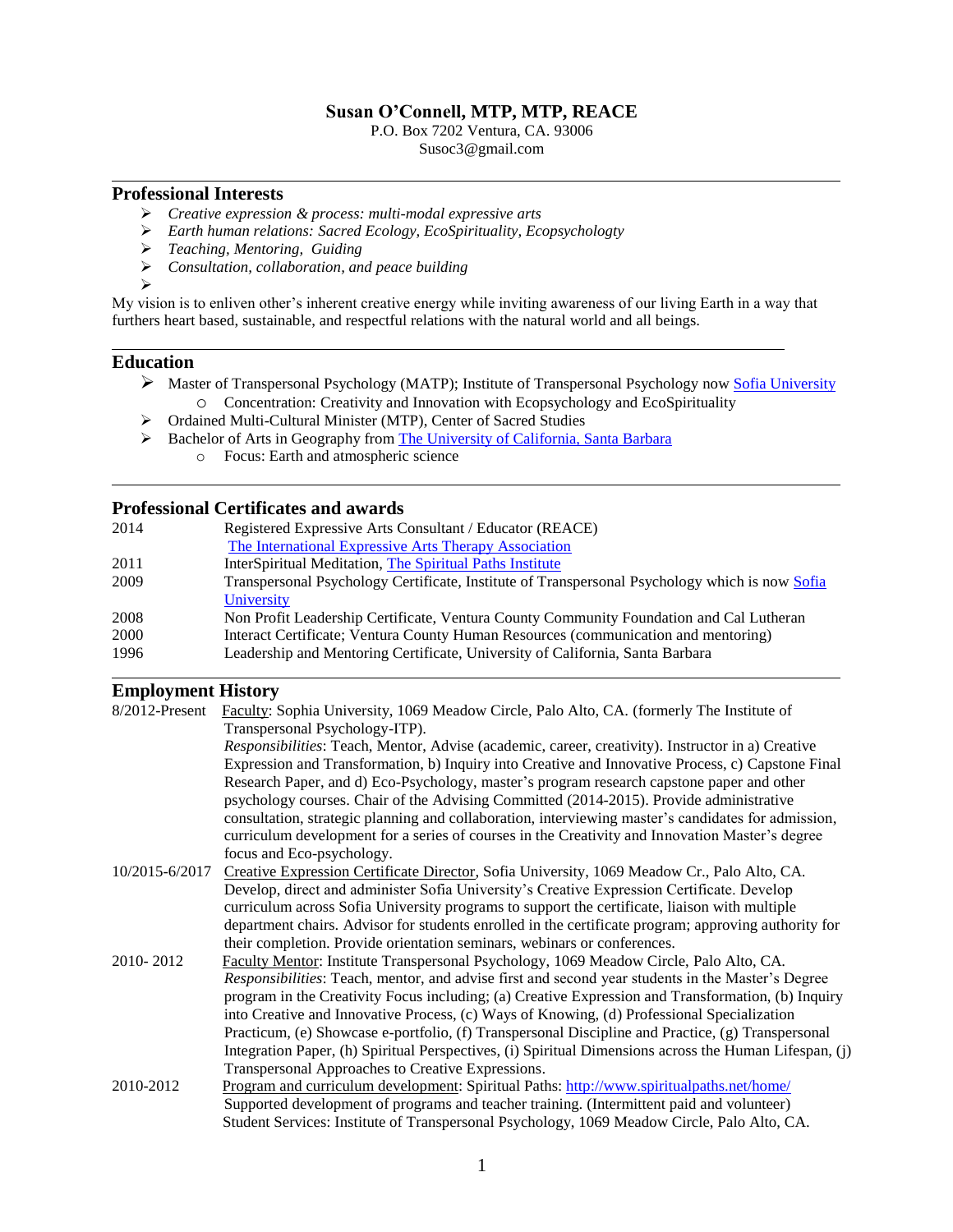|           | Supported curriculum development and implementation of an e-portfolio software.                        |
|-----------|--------------------------------------------------------------------------------------------------------|
| 2007-2009 | Project Manager (Principal) & Trainer (distance), Ventura Co., 800 Victoria, Ventura, CA. 93009        |
|           | Responsibilities: Project manager in development and implementation of new software inclusive of       |
|           | procedures, workflow, processes. Utilize collaborative techniques to widen perspectives, build         |
|           | consensus and promote creativity. Provide oversight and accountability to stakeholders ensuring        |
|           | transparency and timeliness. Train the trainers for future leadership roles. Strategic decision making |
|           | and negotiation. Design, development, training, integration, and completion of the new system.         |
| 2003-2007 | Chief Deputy Assessor, Ventura County, 800 S. Victoria, Ventura, CA. 93009                             |
|           | Responsibilities: Division head with full responsibility for management and administration of public   |
|           | service serving countywide, the residential appraisal, legal and workflow sections. Designed,          |
|           | developed and oversaw training modules recognizing diverse learning styles, cultural diversity, and    |
|           | varied education skill levels resulting in successful and holistic employee development, and           |
|           | excellent public service. Provided a humanistic leadership style incorporating clear communication,    |
|           | respect, honesty, and collaboration. Interviewed, counseled, mentored, trained, and advised staff, the |
|           | board of supervisors, the elected official and the public. Participated in strategic planning, budget  |
|           | preparation, program development, personnel restructuring and career ladder guidelines. Liaison in     |
|           | public relations, state correspondences, media interviews, outside stakeholder relations, and          |
|           | interdepartmental relations. Disaster liaison / coordinator for the office, which required rapid fluid |
|           | response, clarity of communication, and innovation during natural disasters such as wildfires, floods  |
|           | and earthquakes.                                                                                       |
| 1991-2003 | Management: Ventura County Federal Credit Union, 800 S. Victoria, Ventura, CA 93009                    |
|           | Responsibilities: Manage 10-16 professional staff; develop and deliver training and mentoring          |
|           | program. Guide, advise, mentor, train, counsel employee development. Extensive public service,         |
|           | problem solving and collaboration.                                                                     |

# **Professional Presentations, workshops and publications**

## **2018**

- **Published:** 
	- O'Connell, S. (2018). The Sacred Tree, In Scholz, E. (2018). *Anxiety Warrior II* (pp. 104-120).Bracebridge, Ontario: Artist's Reply.
- **2016**
	- **Published:** *Listening and Contemplation*; in Abbey of the Arts, Monk of the World Series (5/2016)
	- **Presenter:** Creativity and Transformation teaching workshops: Sofia University seminar titled: *Innovative Trends in Transpersonal Teaching and Learning.* Vallombrosa Center, Menlo Park, Ca
	- **Published** *Walnut in orange Sky* original photograph, June 2015*, Presence* Journal **[Spiritual Directors](http://www.sdiworld.org/)  [International](http://www.sdiworld.org/)**

## **2015**

- Published: Original photograph: Banner photograph for the [Center of Sacred Studies Facebook](https://www.facebook.com/CenterforSacredStudies?fref=ts) page 2015
- **Presenter**/Leader: Contemplative Walking in Nature: Sofia University seminar.
- **Presenter**: *[Surrendering to the mystery of beauty](http://sofia.edu/academics/graduate-school-of-transpersonal-studies/master-arts-transpersonal-psychology-hybrid/matp-hybrid-seminars/)*. Sofia University seminar with Nancy Rowe, PhD. Seminar title: Embracing Mystery: Surrendering to the present moment, discovering the extraordinary in the ordinary.
- **Co-Presenter***: [Journey into the heart of beauty.](http://sofia.edu/academics/graduate-school-of-transpersonal-studies/master-arts-transpersonal-psychology-hybrid/matp-hybrid-seminars/)* Sofia University seminar with Nancy Rowe, Ph.D. Seminar title: Embracing Mystery: Surrendering to the present moment, discovering the extraordinary in the ordinary.

### **2014**

 **Co-Presenter**: *The language of Imagination-Authentic movement of Self and Earth*. Seminar Title: Embodying our Dreams: Giving voice to our stories and shaping our visions.

### **2012**

- **Seminar Co-Facilitator**: Sofia University weeklong seminar titled, *Beauty: Pilgrimage to the Soul*. I contributed to seminar planning, preparation, and organization; and facilitated communication, student orientation and guidance. I provided oversight and problem solving in a dynamic venue that called for intuition, creativity, guidance, listening skills and intelligence.
- **Presenter**: *Journey into the Heart of Beauty:* Susan O'Connell with Nancy Rowe. Seminar Title: [Beauty:](http://www.itp.edu/academics/seminars/1201ma.php)  [Pilgrimage to the Soul.](http://www.itp.edu/academics/seminars/1201ma.php)
- Co-Presenter: *Beauty and the Cosmic Soul:* Nancy Rowe with Susan O'Connell: Seminar Title: [Beauty:](http://www.itp.edu/academics/seminars/1201ma.php)  [Pilgrimage to the Soul.](http://www.itp.edu/academics/seminars/1201ma.php)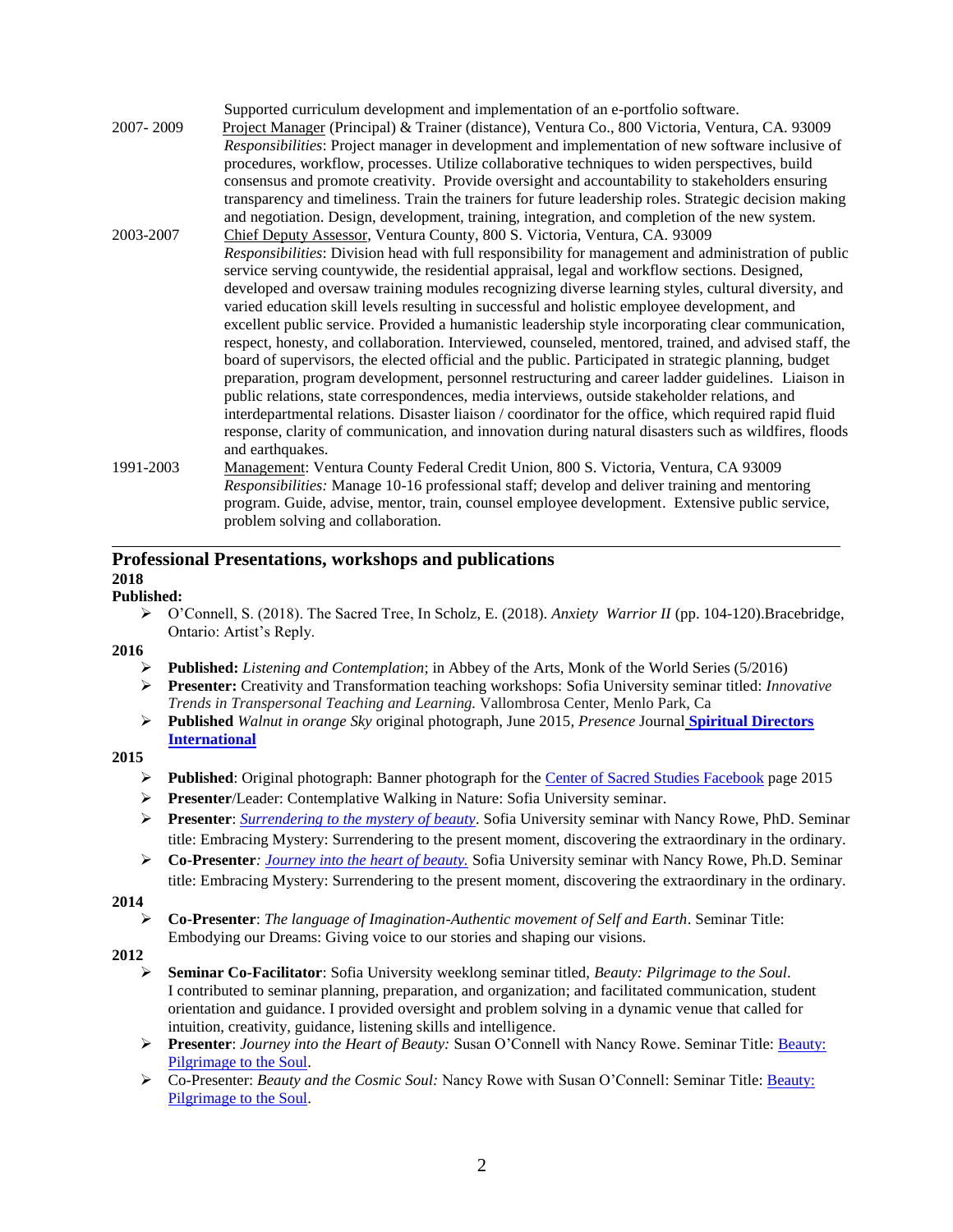## **Curriculum Writing, Revision and Development**

- Rowe, N., & O'Connell, S. (2015) Revised Course: *Creative Expression and Transformation*.
- O'Connell, S., Rowe, N., Wood, R. (2013-2015) Revised Course: *Ecopsychology: Remembering out place in the natural world.*
- Rowe, N., & Netzer, D. (with O'Connell, S). (2009). *Showcase Electronic Portfolio Guidelines*.
- Rowe, N., & Judy, R., Meyer, D. (with O'Connell, S). (2013). *Transpersonal Integration Paper* (Capstone Thesis)

\_\_\_\_\_\_\_\_\_\_\_\_\_\_\_\_\_\_\_\_\_\_\_\_\_\_\_\_\_\_\_\_\_\_\_\_\_\_\_\_\_\_\_\_\_\_\_\_\_\_\_\_\_\_\_\_\_\_\_\_\_\_\_\_\_\_\_\_\_\_\_\_\_\_\_\_\_\_

## **Professional Enhancement**

 $\frac{1}{2}$ 

**2019**

- *The Game Changer Intensive:* [Pachamama Alliance](https://www.pachamama.org/) (8 weeks)
- *Sacred Relationships:* Mark Brady, Ph.D. Ongoing Bi-weekly webinar spiritual guidance and training.
- *[Transpersonal Alliance Webinars:](http://www.itpalliance.org/) quarterly*

#### **2018**

- Awakening the Dreamer**: [Pachamama Alliance](https://www.pachamama.org/engage/awakening-the-dreamer)** (4 weeks)
- *Living the questions: Henry Nouwen and Spiritual companionship.* 4 week webinar through Spiritual Directors Internation.
- *Creative Dreamwork:* Wilka Roig, MFA, MATP. 8 week training.
- *Sacred Relationships:* Mark Brady, Ph.D. Ongoing Bi-weekly webinar spiritual guidance and training.
- *[Transpersonal Alliance Webinars:](http://www.itpalliance.org/) quarterly*

## **2017**

- *Whole Heartedness:* Mark Brady, Ph.D. Ongoing weekly webinar spiritual guidance and training.
- *Transformational Resilience Training webinar:* [The Resource Innovation Group](http://www.theresourceinnovationgroup.org/tr-workshops) 4 week webinar
- *Indigenous Roots of Expressive Arts Therapy: Transformation, Social Justice and Social Change-Globally and Locally,* The International Expressive Arts Therapy Association, Oct 4-8, 2017 in Winnipeg, Manitoba, Canada.
- *Enchantivism: Changing the World with Story, Myth, and Inspiration,* Pacifica Graduate Institute, Craig Chalquist, Ph.D (4 weeks)
- *Soul Companioning.* Center Quest. March 2017 (4 weeks)
- *[Transpersonal Alliance Webinars:](http://www.itpalliance.org/) quarterly*

### **2016**

- *Whole Heartedness:* Mark Brady, Ph.D. Ongoing weekly webinar spiritual guidance and training.
- *Ecopsychology Network gathering* of Southern CA. at Pacifica Graduate Institute in Santa Barbara
- *EcoTherapy: Nature Reconnection as a powerful, transformational healing practice*. Pacific Graduate Institute 3 day workshop with Linda Buzzell, MA, LMFT, PDC.
- *The gift of the embodied shadow: Identifying and integrating our shadow parts.* American Dance Therapy Association webinar.

### **2015**

- *Ancient Sacred Formation Training*: 6 sessions, [Waymatea](http://www.waymatea.com/ancient-sacred-formation/) Ellis through Center for Sacred Studies
- *EcoSattva Training:* [1earthsangha.org—](http://www.oneearthsangha.org/programs/ecosattva-training/faq/)8 sessions (Joanna Macy, Tiokasin Ghosthorse, Rev. Angel Kyodo Williams *Adam* Lobel and others).
- Sofia University seminar titled: *Innovative Trends in Transpersonal Teaching and Learning.* Dr. Pier Luigi Lattuada. Vallombrosa Center, Menlo Park, Ca. (participant and instructor)
- *John Muir: Spirituality and Environment-going out is going in-nature as a spiritual experience.* Conference a[t La Casa De Maria](https://www.lacasademaria.org/) Santa Barbara, CA.
- *Embracing Mystery: Surrendering to the present moment, discovering the extraordinary in the ordinary.* Sofia University week long seminar. (participant, presenter, instructor)
- *Heart Initiation: Developing Contemplative Soul Presence*, New York Open Center, Robert Sardello PhD (webinar)
- *Shamanic Journeying for Guidance and Healing*, Sandra Ingerman, MA, Shift Network (7 weeks) **2008-2014**
	- *Learning the life force:* Jeanne Denny, MA, (4 part webinar)
	- *Therapy and Imagination*: New York Open Center, Leonard George PhD (webinar)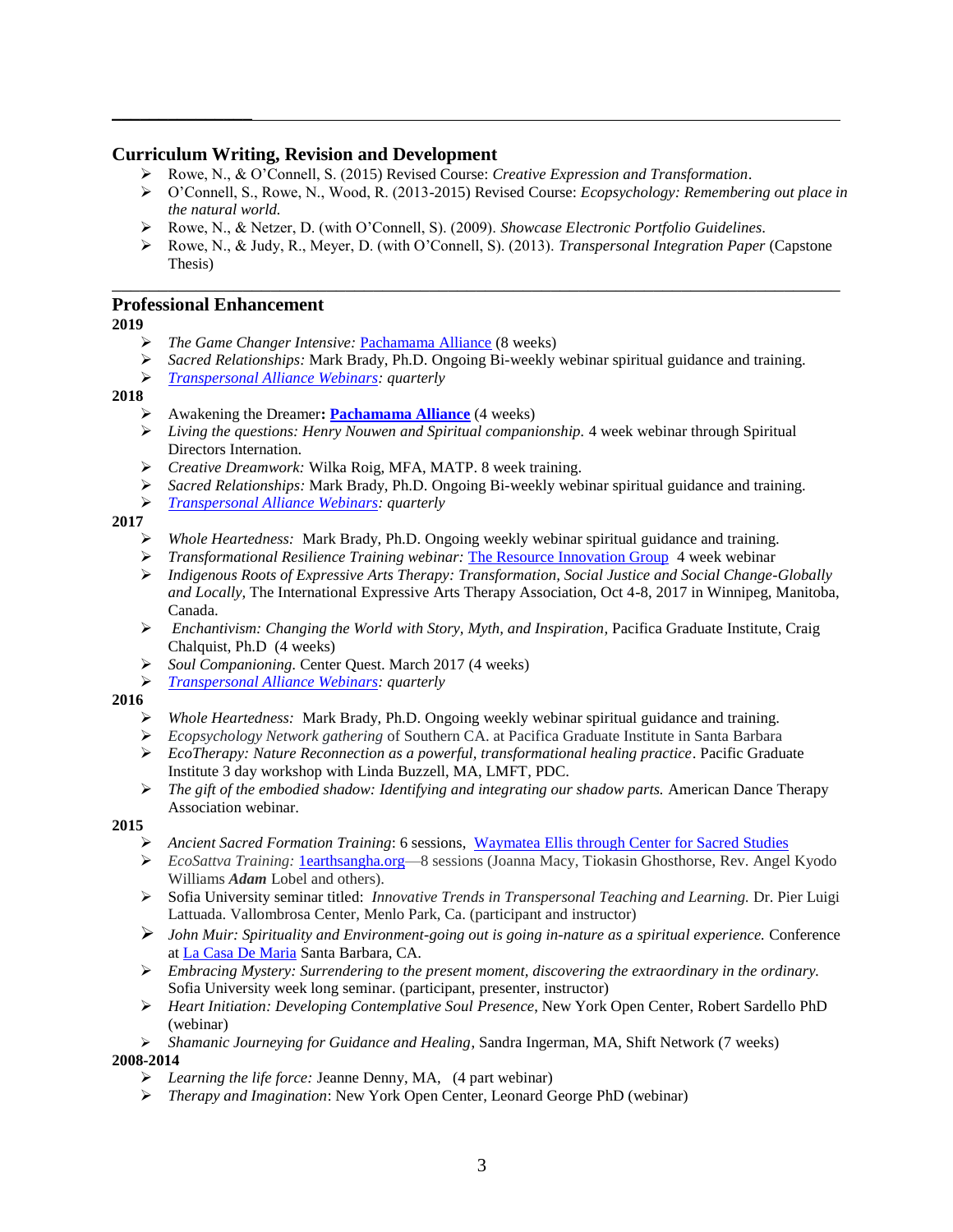- *Embodying our Dreams: Giving voice to our stories and shaping our visions,* Sofia University (4 days) (participant and instructor)*.*
- *Mindfulness Awareness Practices II*, UCLA Semel Institute (MARC) (6 weeks).
- *Active Hope,* Joanna Macy, New York Open Center.
- *Poetry and Self Discovery*, Bill E. Goldberg, MFT at La Casa De Maria, Santa Barbara, CA.
- *Mindfulness Practice for Daily Living I,* UCLA Semel Institute (MARC) (6 weeks).
- *Practicing Shamanism in the 21st Century*, Sandra Ingerman, M.A. New York Open Center (2 weeks).
- *The Wisdom of the Mystics: Hildegard of Bingen, Meister Eckhart and Julian of Norwich:* Matthew Fox, PhD. New York Open Center.
- *Earth as Soul Care Matrix: The Wild Heart of Ministry.* Abbey of the Arts: Soul Care Institute (6 weeks).
- *The Mystic Heart: The Divine, Earth and Humanity – An Exploration of Eco-spirituality, Eco-Awareness.*  One Spirit Seminary, New York (4 weeks).
- *Gratitude: Opening Our Hearts to the Sacred* Seminar[, Sofia University](http://www.sofia.edu/home.php) (4 days). (participant, presenter, instructor)
- *Live it to Give it:* Abby of the Arts: Soul Care Institute (6 weeks).
- *Celtic Spirituality: As it was, as it is.* Fionntulach; Teacher and head of the Order of Ceile De. Sponsored by La Casa De Maria, Santa Barbara, CA. (3 days).
- *The Wisdom of the Thirteen Grandmothers: To light the way forward*: Shift Network (7 week course).
- *InterSpiritual Meditation Teacher Training*: Ed Bastian, PhD. Spiritual Paths Institute (2 days).
- *Beauty: Pilgrimage to the Soul Seminar:* Institute of Transpersonal Psychology (5 days). (participant, presenter, instructor)
- *Way of the Monk, Path of the Artist:* Abbey of the Arts (12 weeks).
- *Attention, Intention-Awakening to Joy & Aliveness Seminar*: Institute of Transpersonal Psychology (3 days).
- *The Four Elements: An Amplification of the Symbolic Process:* Jungian Institute of Los Angeles (4 weeks).
- *Embodying the Dream: Imagination, Intuition, and Direct Knowing Seminar:* Institute of Transpersonal Psychology (3 days).
- *Inter-Spiritual Meditation: A seven part process from the world's spiritual tradition:* Ed Bastian, PhD. Spiritual Paths Institute (8 weeks).
- *Transpersonal theory, practices and application Seminar:* Institute of Transpersonal Psychology (3 days).
- *Collage: Doorway to Self*: Jungian Institute of Los Angeles
- *The work that re-connects:* Joanna Macy at the Ojai Foundation
- *Sacred Art of Dying Module 3:* Sacred Art of Living-Center for Spiritual Formation (2 days).
- *Transpersonal Psychology: Maturing practices and applications Seminar:* Institute o Transpersonal Psychology (5 days).
- *Earth, creativity and the awakening Seminar:* Institute of Transpersonal Psychology (5 days).
- *Transpersonal education and wisdom Psychologies, embodiment, advancement and application Seminar:* Institute of Transpersonal Psychology (5 days).

### **Organizations & Professional Affiliations**

- **[International Expressive Arts Therapy Association](http://www.ieata.org/)**
	- o REACE Professional Designation
	- o Co-Chair Professional Standards Committee-Registered Expressive Arts Consultant Educator (Reace) March 2015- present
- **[Spiritual Directors International](http://www.sdiworld.org/) –** Member and Published Artwork, June 2015*, Presence* Journal
- **[ITP Alliance](http://www.itpalliance.org/) –** Affiliate

l

- **[National Resource Defense Council](http://www.nrdc.org/)** member
- **[Land Conservancy San Luis Obispo](https://lcslo.org/)**, CA member

## **Career and Education Summary: Core competencies**

- **Teaching, online teaching**: Multi-cultural, Inter-generational and group dynamic awareness and sensitivity. I aim to contribute to student success, personal & professional growth, and well-being. I guide transformational and human spiritual development across the lifespan.
- **Creative Expression and Process:** Professional and personal creative expression and process experience with focus in multi modal expressive arts for health, healing, growth and transformation.
- **Leadership and Communication**: Demonstrated innovative leadership, incorporating humanistic principles modeling integrity, communication skills, creativity and innovation, and consensus building. Strong organizational, motivational and visioning skills. Budgeting, hiring, counseling, short and long term strategic